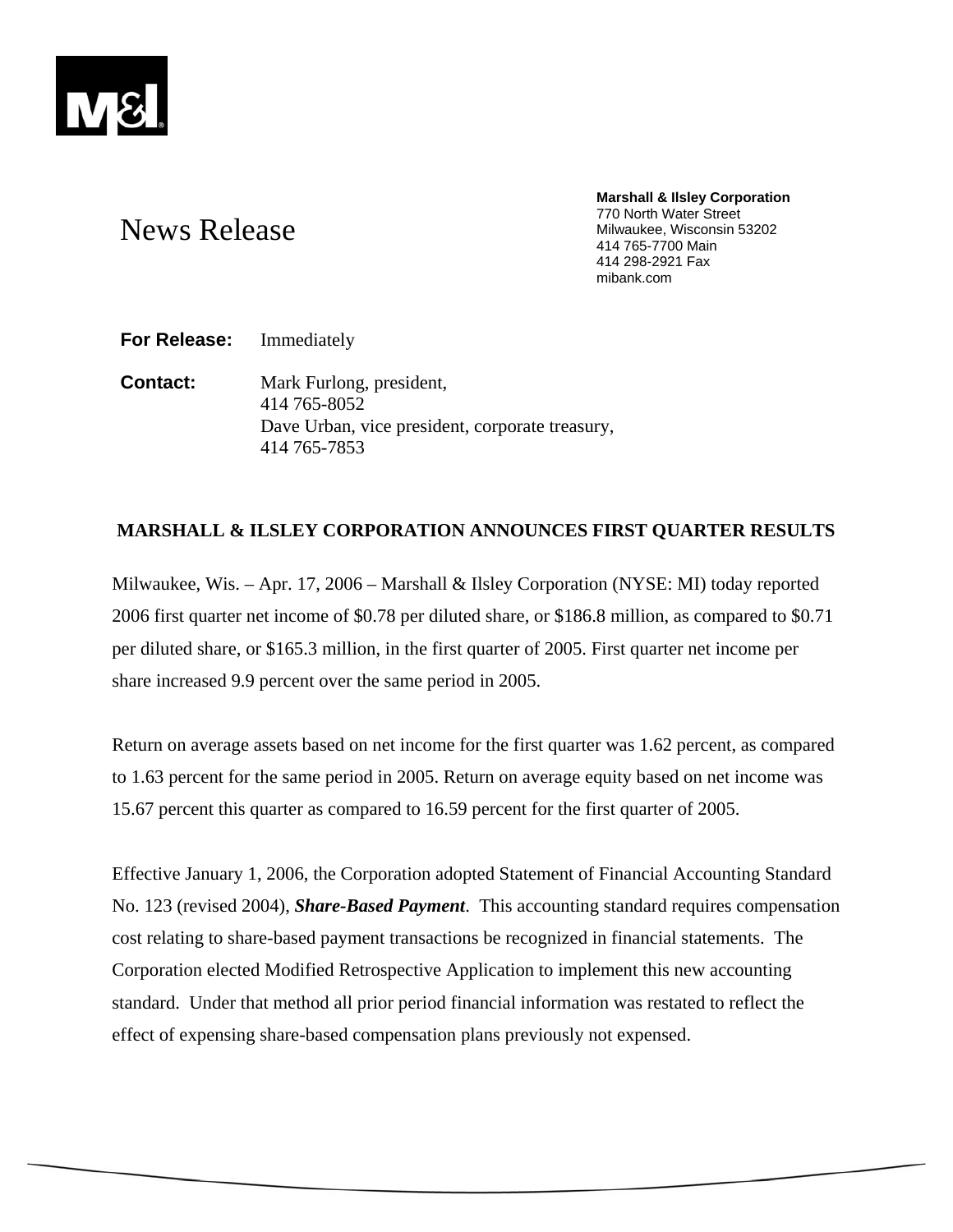The Corporation's provision for loan and lease losses was \$11.0 million in the first quarter of 2006, versus \$8.1 million in the same period last year. Net charge-offs for the period were \$6.0 million, or 0.07 percent of total average loans and leases outstanding this quarter, and \$8.0 million a year ago or 0.11 percent of total average loans and leases. At March 31, 2006, the allowance for loan and lease losses was 1.05 percent of total loans and leases, compared to 1.17 percent a year earlier. Nonperforming loans and leases were 0.42 percent of total loans and leases at March 31, 2006, and March 31, 2005, respectively.

Assets at March 31, 2006 were \$47.3 billion, compared to \$41.6 billion at March 31, 2005. Book value per share was \$20.85 at March 31, 2006, compared to \$17.99 for the same date a year ago. Total loans and leases were \$35.2 billion, compared to \$30.6 billion at March 31, 2005.

On April 1, 2006 the Corporation completed its acquisitions of Gold Banc Corporation, Inc. and Trustcorp Financial, Inc. Gold Banc, with consolidated assets of \$4.2 billion at March 31, 2006, provides the Corporation with commercial banking services in Florida, Kansas, Missouri, and Oklahoma through 32 branch locations. With the acquisition of Trustcorp, which had consolidated assets of \$0.7 billion at March 31, 2006, the Corporation acquired Missouri State Bank and Trust Company, which provides commercial banking services in Missouri through seven bank locations.

Marshall & Ilsley Corporation (NYSE: MI) is a diversified financial services corporation headquartered in Milwaukee, Wisconsin. Founded in 1847, M&I Marshall & Ilsley Bank is the largest Wisconsin-based bank. M&I Bank has 196 offices throughout the state, in addition to 42 locations throughout Arizona; 15 offices on Florida's west coast; 11 offices in Kansas; six offices in Missouri; three offices in Oklahoma, 14 offices in metropolitan Minneapolis/St. Paul, Minn.; and locations in Duluth, Minn.; and Las Vegas, Nev. M&I's Southwest Bank affiliate has eight offices in the St. Louis area and one office in Belleville, Ill. M&I's Missouri State Bank affiliate has seven offices in the St. Louis area. Metavante Corporation, Marshall & Ilsley Corporation's wholly owned technology subsidiary, provides virtually all of the technology an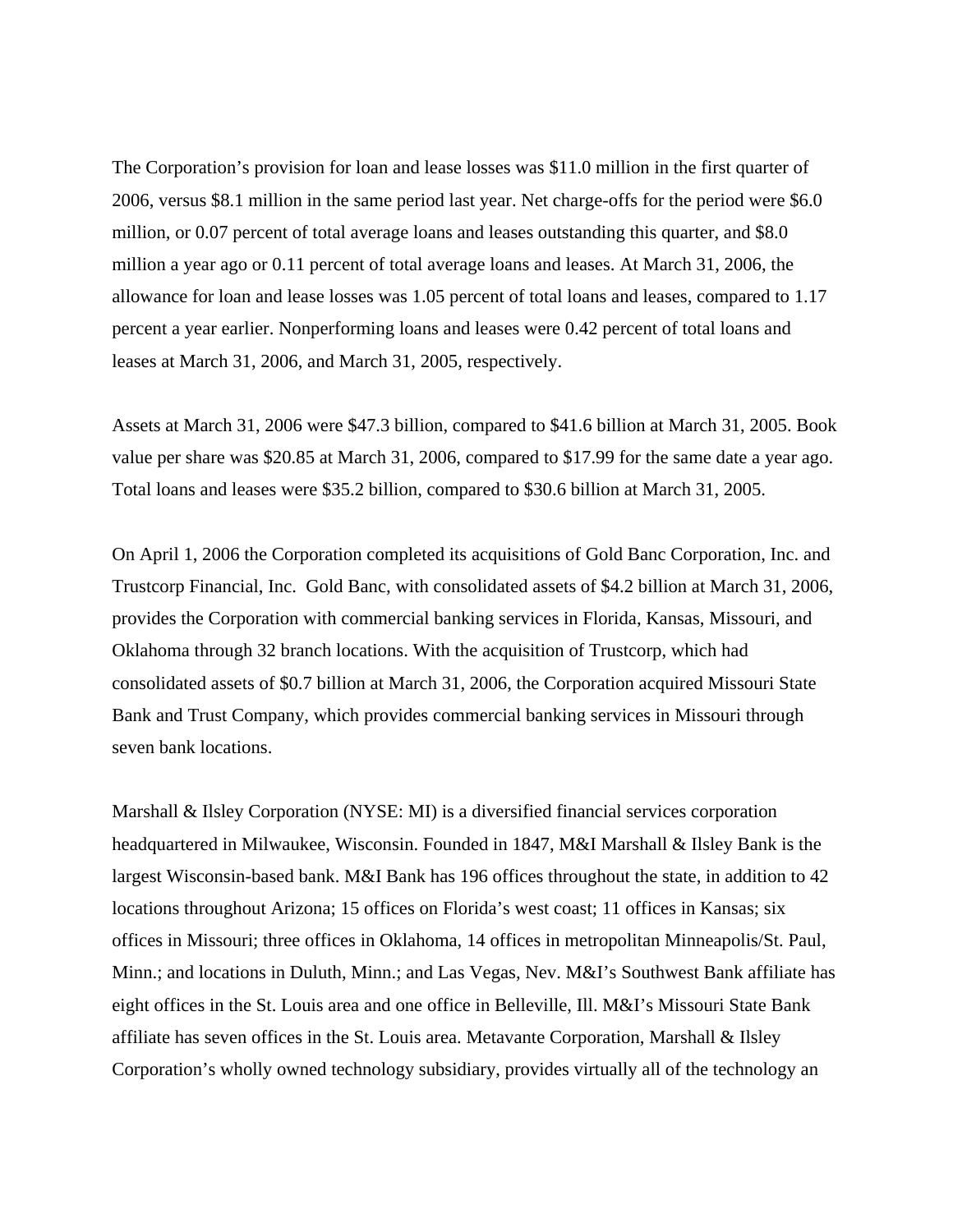organization needs to offer financial services. M&I also provides trust and investment management, equipment leasing, mortgage banking, asset-based lending, financial planning, investments, and insurance services from offices throughout the country and on the Internet (www.mibank.com or www.micorp.com). M&I's customer-based approach, internal growth, and strategic acquisitions have made M&I a nationally recognized leader in the financial services industry.

## ###

This press release contains forward-looking statements concerning M&I's future operations and financial results. Such statements are subject to important factors that could cause M&I's actual results to differ materially from those anticipated by the forward-looking statements. These factors include (i) the factors identified in M&I's Annual Report on Form 10-K for the year ended December 31, 2005 under the heading "Forward-Looking Statements" which factors are incorporated herein by reference, and (ii) such other factors as may be described from time to time in M&I's SEC filings.

## Note:

Marshall & Ilsley Corporation will hold a conference call at 11:00 a.m. Central Daylight Time Monday, April 17, regarding first quarter earnings. For those interested in listening, please call 1- 800-458-9009 and ask for M&I's quarterly earnings release conference call. If you are unable to join us at this time, a replay of the call will be available beginning at 2:30 p.m. on April 17 and will run through 5:00 p.m. April 24, by calling 1-888-203-1112 and entering pass code 411 87 99 to listen.

Supplemental financial information referenced in the conference call can be found at www.micorp.com, Investor Relations, after 8:00 a.m. on April 17.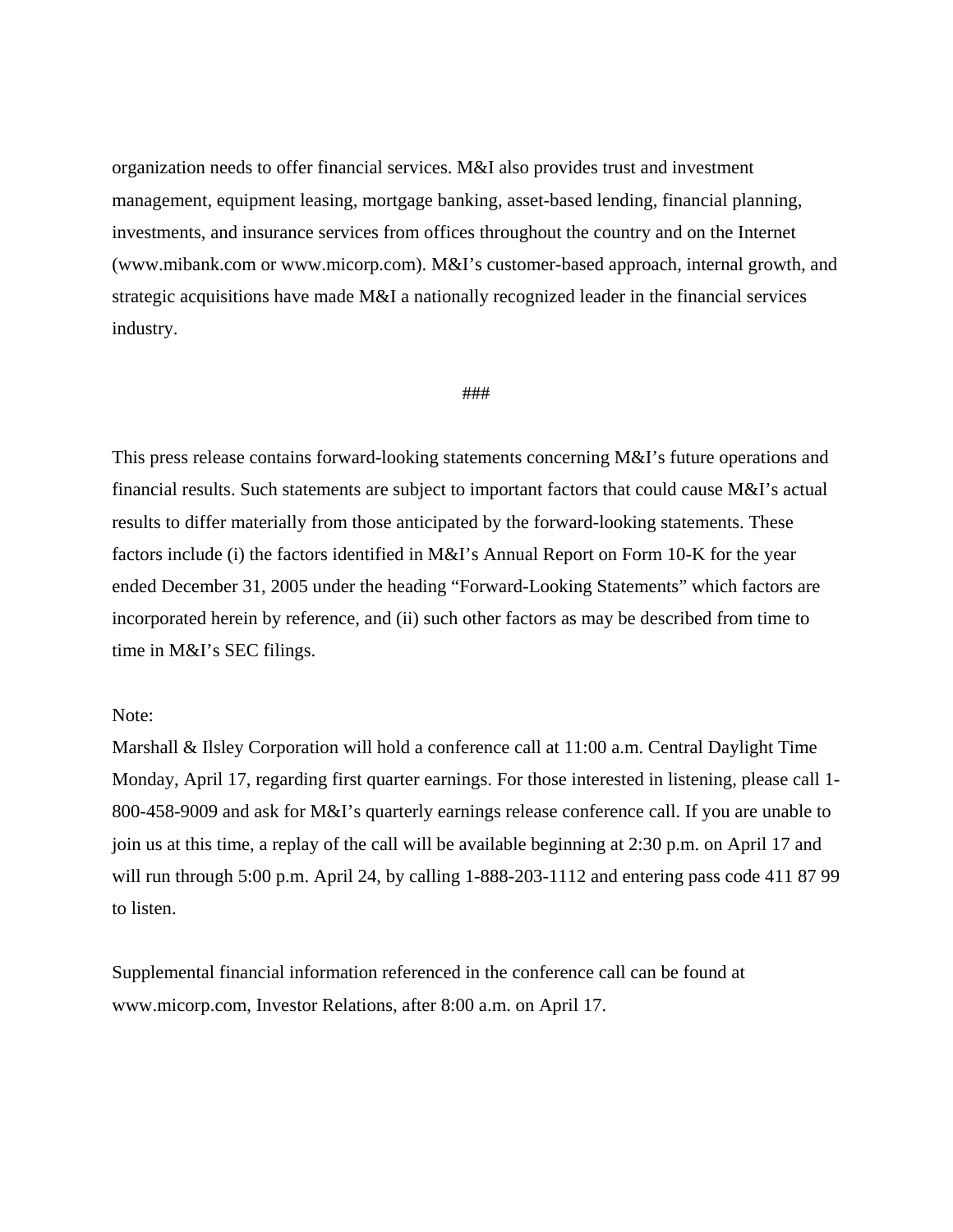## **M&I Corporation**

Financial Information (unaudited)

|                                                 | <b>Three Months Ended</b> |           |               |
|-------------------------------------------------|---------------------------|-----------|---------------|
|                                                 | March 31,                 | March 31, | Percent       |
|                                                 | 2006                      | 2005      | <b>Change</b> |
| PER SHARE DATA                                  |                           |           |               |
| Diluted:                                        |                           |           |               |
| Net Income                                      | \$0.78                    | \$0.71    | 9.9 %         |
| Basic:                                          |                           |           |               |
| Net Income                                      | 0.79                      | 0.73      | 8.2           |
| Dividend Declared                               | 0.240                     | 0.210     | 14.3          |
| <b>Book Value</b>                               | 20.85                     | 17.99     | 15.9          |
| Shares Outstanding (millions):                  |                           |           |               |
| Average - Diluted                               | 240.3                     | 232.8     | 3.2           |
| End of Period                                   | 236.1                     | 228.7     | 3.2           |
| <b>INCOME STATEMENT (\$millions)</b>            |                           |           |               |
| Net Interest Income (FTE)                       | \$332.5                   | \$307.0   | 8.3 %         |
| Provision for Loan and Lease Losses             | 11.0                      | 8.1       | 35.8          |
|                                                 |                           |           |               |
| Data Processing Services                        | 343.0                     | 283.0     | 21.2          |
| <b>Trust Services</b>                           | 45.9                      | 40.3      | 13.9          |
| Service Charge on Deposits                      | 22.8                      | 23.6      | $-3.4$        |
| Mortgage Banking                                | 12.5                      | 8.2       | 52.4          |
| Net Investment Securities Gains (Losses)        | 1.1                       | 5.8       | $-81.0$       |
| All Other                                       | 47.5                      | 41.6      | 14.2          |
| <b>Total Non-Interest Revenues</b>              | 472.8                     | 402.5     | 17.5          |
| Salaries and Employee Benefits                  | 277.4                     | 245.1     | 13.2          |
| Occupancy and Equipment                         | 57.8                      | 53.4      | 8.2           |
| <b>Intangible Amortization</b>                  | 8.9                       | 8.1       | 9.9           |
| Other                                           | 161.0                     | 136.4     | 18.0          |
| <b>Total Non-Interest Expenses</b>              | 505.1                     | 443.0     | 14.0          |
|                                                 |                           |           |               |
| Tax Equivalent Adjustment                       | 7.9                       | 8.2       | $-3.7$        |
| Pre-Tax Earnings                                | 281.3                     | 250.2     | 12.4          |
| <b>Income Taxes</b>                             | 94.5                      | 84.9      | 11.3          |
| Net Income                                      | \$186.8                   | \$165.3   | 13.0 %        |
| <b>KEY RATIOS</b>                               |                           |           |               |
| Net Interest Margin (FTE) / Avg. Earning Assets | 3.26 %                    | 3.44 %    |               |
|                                                 | 2.68                      | 3.05      |               |
| Interest Spread (FTE)                           |                           |           |               |
| Efficiency Ratio                                | 62.8                      | 62.9      |               |
| Efficiency Ratio without Metavante              | 48.8                      | 50.6      |               |
|                                                 |                           |           |               |
| <b>Return on Assets</b>                         | 1.62                      | 1.63      |               |
| Return on Equity                                | 15.67                     | 16.59     |               |
| Equity / Assets (End of Period)                 | 10.32                     | 9.81      |               |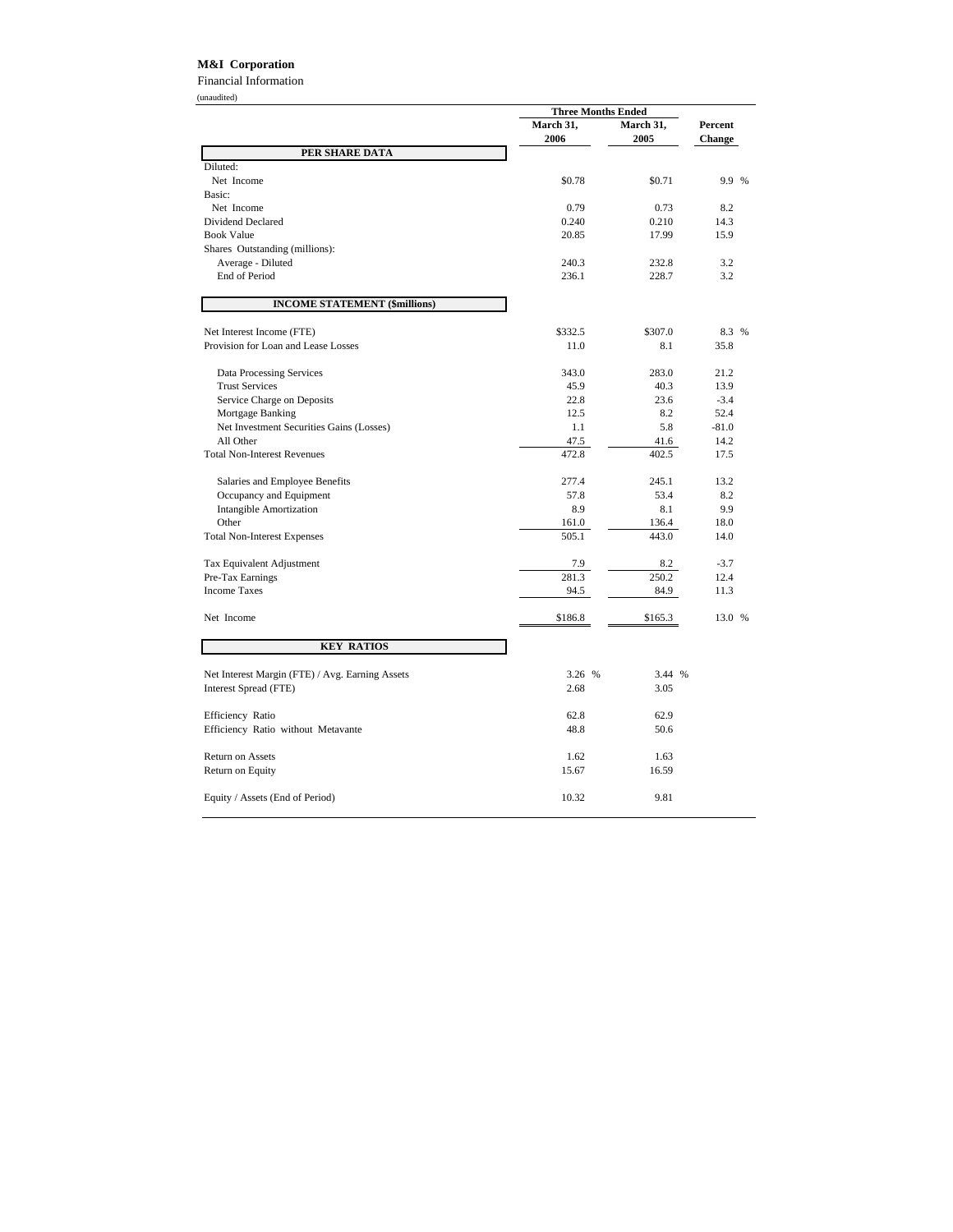## **M&I Corporation**

Financial Information (unaudited)

|                                                            | As of     |                           |                |
|------------------------------------------------------------|-----------|---------------------------|----------------|
|                                                            | March 31, | March 31,                 | <b>Percent</b> |
| <b>ASSETS (\$millions)</b>                                 | 2006      | 2005                      | Change         |
| Cash & Due From Banks                                      | \$1,017   | \$873                     | 16.5 %         |
| <b>Trading Securities</b>                                  | 40        | 24                        | 66.7           |
| Short - Term Investments                                   | 159       | 158                       | 0.6            |
| <b>Investment Securities</b>                               | 6,627     | 6.158                     | 7.6            |
| Loans and Leases:                                          |           |                           |                |
| Commercial Loans & Leases                                  | 10,691    | 9,096                     | 17.5           |
| Commercial Real Estate                                     | 10,736    | 9,702                     | 10.7           |
| Residential Real Estate                                    | 7,508     | 5,041                     | 48.9           |
| Home Equity Loans & Lines                                  | 4,606     | 5,162                     | $-10.8$        |
| Personal Loans and Leases                                  | 1,652     | 1,582                     | 4.4            |
| Total Loans and Leases                                     | 35,193    | 30,583                    | 15.1           |
| Reserve for Loan & Leases Losses                           | (369)     | (358)                     | 3.1            |
| Premises and Equipment, net                                | 500       | 445                       | 12.4           |
| Goodwill and Intangibles                                   | 2,484     | 2,152                     | 15.4           |
| Other Assets                                               | 1,684     | 1,606                     | 4.9            |
| <b>Total Assets</b>                                        | \$47,335  | \$41,641                  | 13.7 %         |
| <b>LIABILITIES &amp; SHAREHOLDERS' EQUITY (\$millions)</b> |           |                           |                |
| Deposits:                                                  |           |                           |                |
| Noninterest Bearing                                        | \$5,000   | \$4,790                   | 4.4 %          |
| <b>Bank Issued Interest Bearing Activity</b>               | 10,577    | 9,861                     | 7.3            |
| <b>Bank Issued Time</b>                                    | 5,774     | 4,051                     | 42.5           |
| <b>Total Bank Issued Deposits</b>                          | 21,351    | 18,702                    | 14.2           |
| <b>Wholesale Deposits</b>                                  | 6,742     | 7,000                     | $-3.7$         |
| <b>Total Deposits</b>                                      | 28,093    | 25,702                    | 9.3            |
| Short - Term Borrowings                                    | 5,553     | 4,456                     | 24.6           |
| Long - Term Borrowings                                     | 7,186     | 5,892                     | 22.0           |
| Other Liabilities                                          | 1,616     | 1,505                     | 7.4            |
| Shareholders' Equity                                       | 4,887     | 4,086                     | 19.6           |
| Total Liabilities & Shareholders' Equity                   | \$47,335  | \$41,641                  | 13.7 %         |
|                                                            |           | <b>Three Months Ended</b> |                |
|                                                            | March 31, | March 31,                 | <b>Percent</b> |
|                                                            |           |                           |                |

|                                                        | March 31,<br>2006 | March 31,<br>2005 | Percent<br>Change |
|--------------------------------------------------------|-------------------|-------------------|-------------------|
| <b>AVERAGE ASSETS (\$millions)</b>                     |                   |                   |                   |
| Cash & Due From Banks                                  | \$980             | \$919             | 6.6 %             |
| <b>Trading Securities</b>                              | 34                | 23                | 47.8              |
| Short - Term Investments                               | 316               | 187               | 69.0              |
| <b>Investment Securities</b>                           | 6.320             | 6.101             | 3.6               |
| Loans and Leases:                                      |                   |                   |                   |
| Commercial Loans & Leases                              | 10,332            | 8,858             | 16.6              |
| Commercial Real Estate                                 | 10,581            | 9,516             | 11.2              |
| Residential Real Estate                                | 7,275             | 4,729             | 53.8              |
| Home Equity Loans and Lines                            | 4,706             | 5,131             | $-8.3$            |
| Personal Loans and Leases                              | 1,747             | 1,650             | 5.9               |
| <b>Total Loans and Leases</b>                          | 34,641            | 29,884            | 15.9              |
| Reserve for Loan & Leases Losses                       | (368)             | (361)             | 1.9               |
| Premises and Equipment, net                            | 496               | 451               | 10.0              |
| Goodwill and Intangibles                               | 2,496             | 2,142             | 16.5              |
| Other Assets                                           | 1,839             | 1,695             | 8.5               |
| <b>Total Assets</b>                                    | \$46,754          | \$41,041          | 13.9 %            |
| Memo:                                                  |                   |                   |                   |
| <b>Average Earning Assets</b>                          | \$41,311          | \$36,195          |                   |
| Average Earning Assets Excluding Investment Securities |                   |                   |                   |
| <b>Unrealized Gains/Losses</b>                         | \$41,366          | \$36,156          |                   |
| AVG LIABILITIES & SHAREHOLDERS' EQUITY (\$millions)    |                   |                   |                   |
| Deposits:                                              |                   |                   |                   |
| Noninterest Bearing                                    | \$4,942           | \$4,693           | 5.3 %             |
| <b>Bank Issued Interest Bearing Activity</b>           | 10,464            | 9,877             | 5.9               |
| <b>Bank Issued Time</b>                                | 5,544             | 3,861             | 43.6              |
| <b>Total Bank Issued Deposits</b>                      | 20,950            | 18,431            | 13.7              |
| <b>Wholesale Deposits</b>                              | 6,523             | 6,803             | $-4.1$            |
| <b>Total Deposits</b>                                  | 27,473            | 25,234            | 8.9               |
| Short - Term Borrowings                                | 3,371             | 2,893             | 16.5              |
| Long - Term Borrowings                                 | 9,404             | 7,205             | 30.5              |
| Other Liabilities                                      | 1,673             | 1,667             | 0.4               |
| Shareholders' Equity                                   | 4,833             | 4,042             | 19.6              |
| Total Liabilities & Shareholders' Equity               | \$46,754          | \$41,041          | 13.9 %            |
| Memo:                                                  |                   |                   |                   |
| Average Interest Bearing Liabilities                   | \$35,306          | \$30,639          |                   |